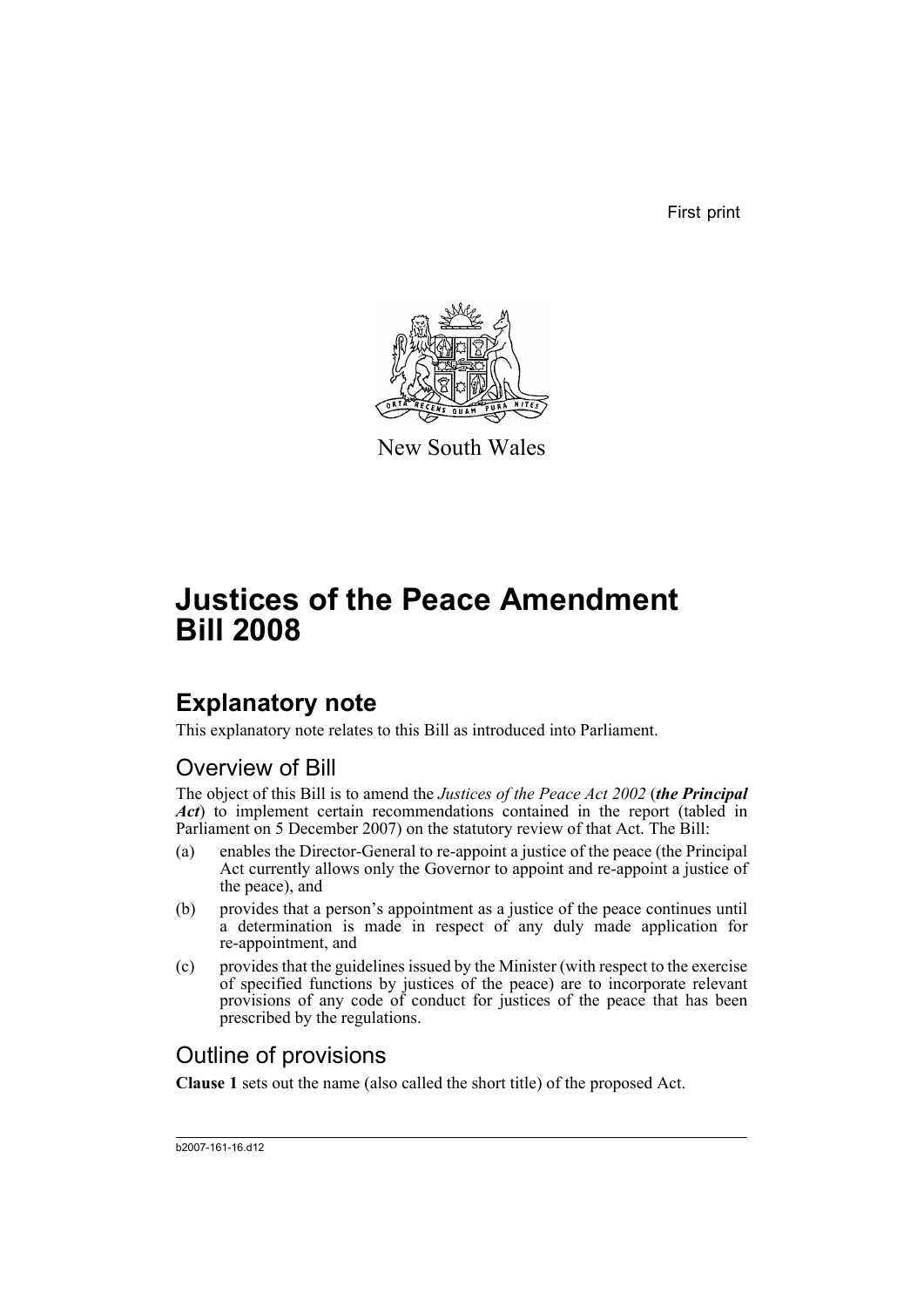Justices of the Peace Amendment Bill 2008

Explanatory note

**Clause 2** provides for the commencement of the proposed Act on the date of assent to the proposed Act.

**Clause 3** is a formal provision that gives effect to the amendments to the Principal Act set out in Schedule 1.

**Clause 4** provides for the repeal of the proposed Act after all the amendments made by the proposed Act have commenced. Once the amendments have commenced the proposed Act will be spent and section 30 of the *Interpretation Act 1987* provides that the repeal of an amending Act does not affect the amendments made by that Act.

#### **Schedule 1 Amendments**

**Schedule 1 [1]** amends section 4 of the Principal Act to give effect to the object described in paragraph (a) of the Overview above.

**Schedule 1 [2]** amends section 4 of the Principal Act to give effect to the object described in paragraph (b) of the Overview above.

**Schedule 1 [3]** amends section 8 of the Principal Act to give effect to the object described in paragraph (c) of the Overview above.

**Schedule 1 [4]** makes a consequential amendment.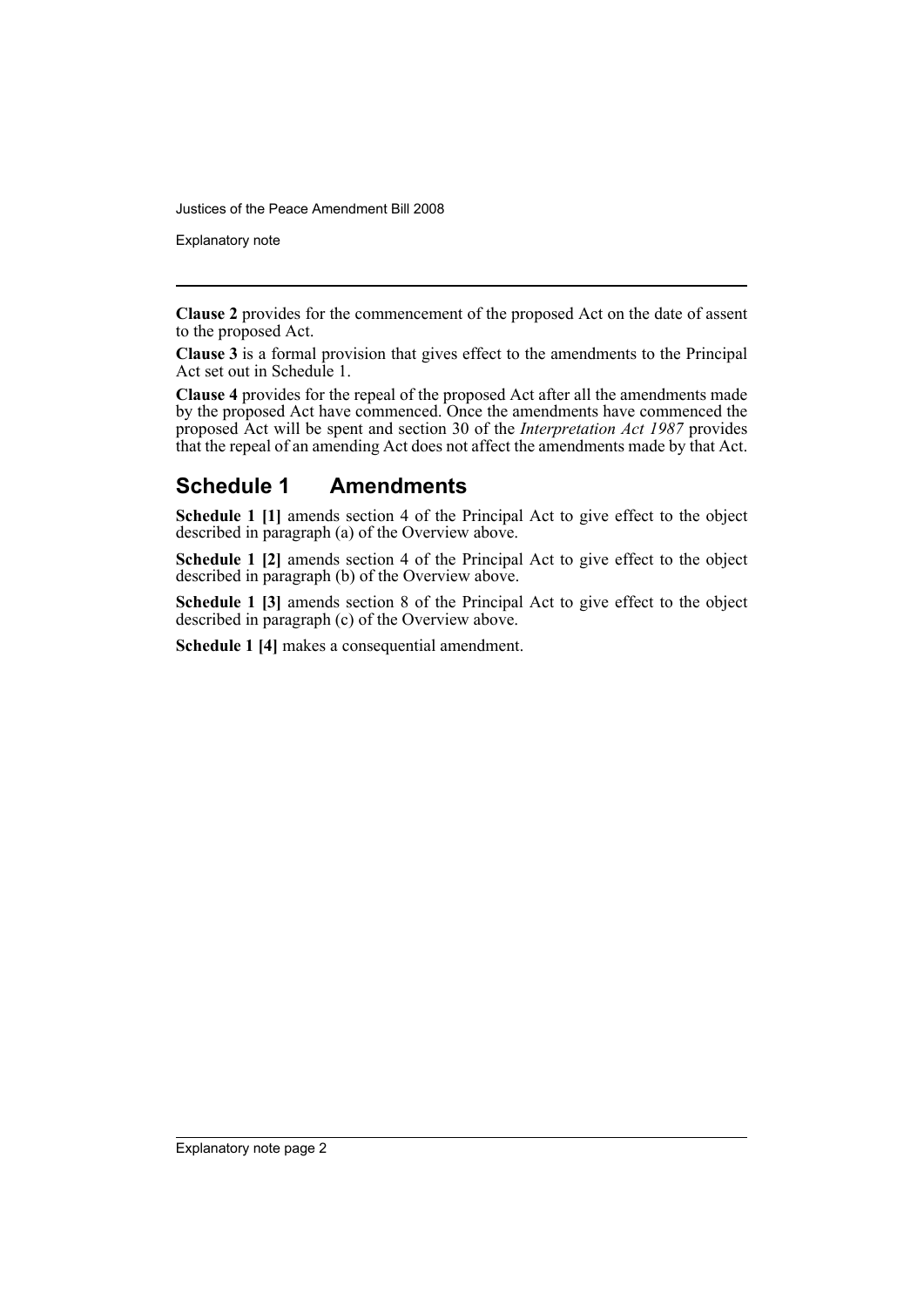First print



New South Wales

## **Justices of the Peace Amendment Bill 2008**

### **Contents**

|   |                                                   | Page |
|---|---------------------------------------------------|------|
|   | Name of Act                                       |      |
|   | Commencement                                      |      |
| 3 | Amendment of Justices of the Peace Act 2002 No 27 |      |
|   | Repeal of Act                                     |      |
|   | Schedule 1 Amendments                             |      |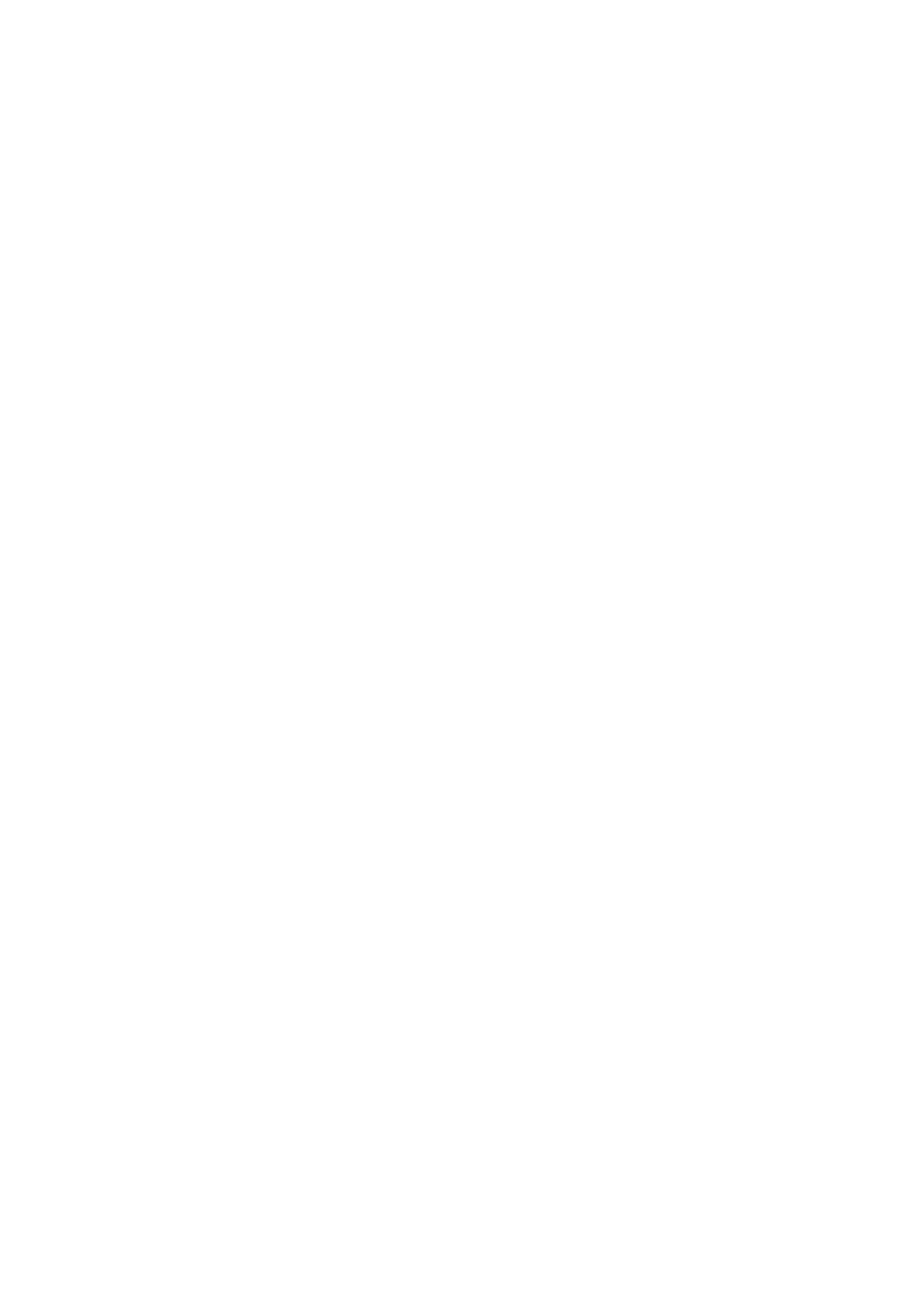

New South Wales

## **Justices of the Peace Amendment Bill 2008**

No , 2008

#### **A Bill for**

An Act to amend the *Justices of the Peace Act 2002* with respect to the re-appointment of justices of the peace and a code of conduct for justices of the peace.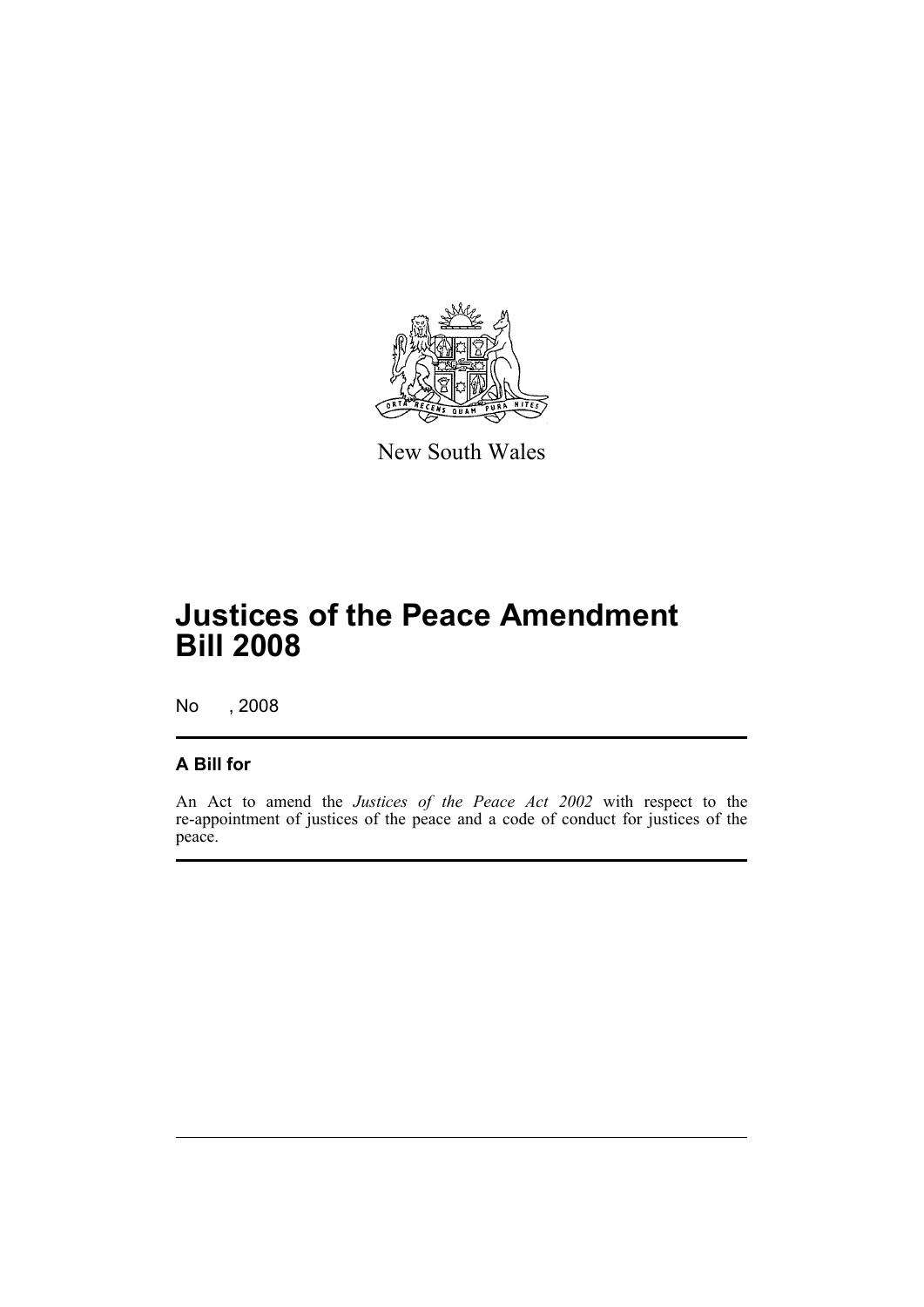<span id="page-5-3"></span><span id="page-5-2"></span><span id="page-5-1"></span><span id="page-5-0"></span>

|              | The Legislature of New South Wales enacts:                                                                                                                       | 1              |
|--------------|------------------------------------------------------------------------------------------------------------------------------------------------------------------|----------------|
| 1            | Name of Act                                                                                                                                                      | $\overline{2}$ |
|              | This Act is the Justices of the Peace Amendment Act 2008.                                                                                                        | 3              |
| $\mathbf{2}$ | <b>Commencement</b>                                                                                                                                              | $\overline{4}$ |
|              | This Act commences on the date of assent to this Act.                                                                                                            | 5              |
| 3            | Amendment of Justices of the Peace Act 2002 No 27                                                                                                                | 6              |
|              | The Justices of the Peace Act 2002 is amended as set out in Schedule 1.                                                                                          | $\overline{7}$ |
| 4            | <b>Repeal of Act</b>                                                                                                                                             |                |
|              | This Act is repealed on the day following the day on which this Act<br>(1)<br>commences.                                                                         | 9<br>10        |
|              | The repeal of this Act does not, because of the operation of section 30<br>(2)<br>of the <i>Interpretation Act 1987</i> , affect any amendment made by this Act. | 11<br>12       |